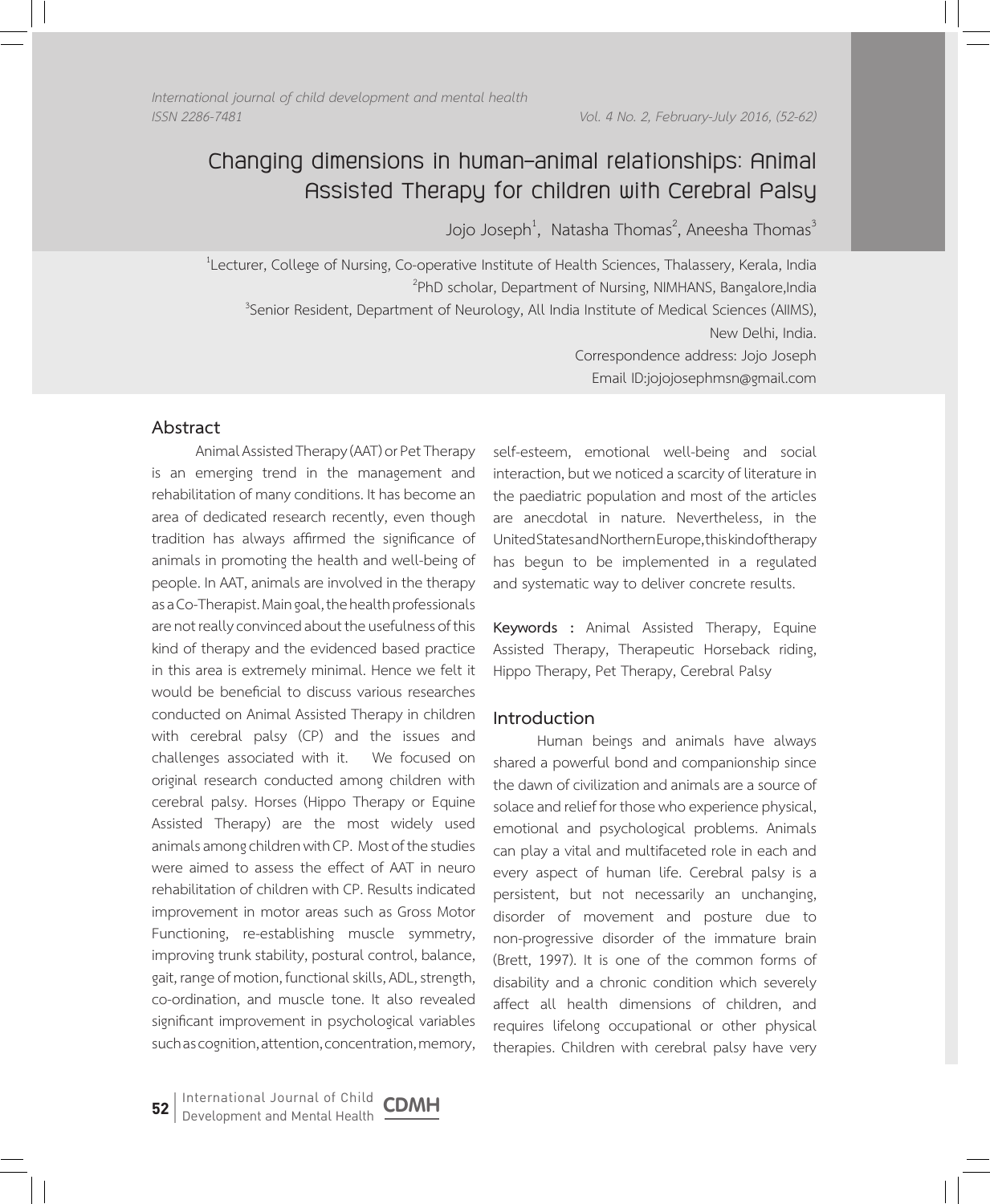limited ability to participate in the activities at home, school and during play. Animal Assisted Therapy is the use of trained animals as a therapeutic tool to assist humans in restoring strength, balance, flexibility, and improving cognitive and emotional abilities and whose use reportedly dates back to the 1940s, when an army corporal brought his Yorkshire terrier to a hospital to cheer wounded soldiers. There is a noted increase in the body of research literature over the past couple of years in its use among children with CP;but even then, existing literature is quite restricted.

### *Animal Assisted Therapy*

Nimer & Lundahl (2007) found that animals have a natural affinity for creating bonds with people, which makes the Animal Assisted interventions possible and beneficial. This natural tendency fosters quick rapport and empathy between animals and children (Chandler, 2005).

Delta society (2009) classifies Animal Assisted interventions into two types, Animal Assisted Activities (AAA) and Animal Assisted Therapy (AAT). AAA involves less formal human animal interaction and is used for social visits of animal to hospitals or other community settings. AAT is goal directed where the animal should meet specific criteria. AAT is defined as a goal oriented intervention in which the animal is a part of the treatment process delivered by a health /human services professional (Anderson, 2004). Nimmer and Lundahl (2007) defined AAT as the deliberate inclusion of an animal in a treatment plan where the introduction of animal is designed to accomplish predetermined outcomes believed to be difficult to achieve otherwise, or outcomes best addressed through exposure to animals. Research and observations suggested that the involvement of animals can be useful for educational and motivational effectiveness for participants in the therapy. When an animal or a pet is involved in therapy, the therapist may be viewed as being less threatening,

which enhances the rapport between patient and therapist. Varieties of animals are used in different medical conditions, and include domesticated pets, farm animals and marine mammals (such as dolphins). But research literature states concerns about the poor quality of medical evidence underpinning AAT.

The most widely used animals in cerebral palsy are horses. Hence this article details more regarding Equine Assisted Therapy, and gives a brief description regarding Canine and Dolphin Assisted interventions.

### *Dolphin Assisted Therapy (DAT)*

Dolphins are considered closest to human beings because of their ability to keep contact with humans for very long periods, as well as their intelligence and sociability. Dolphins can be used as motivators for improving attention span, and it is hypothesized that communication with dolphins has a positive impact on brain waves. Moreover, high frequency sound emissions by dolphins are considered to have a positive impact on neuro physiologic hormones (Nathanson, DeCastro, & Friend, 1997). DAT is one of the popular forms of animal assisted therapy which can be used in children and adults with cerebral palsy. Dolphin assisted therapy can improve movement, motor control, attention span, speech, language skills and behavioural skills. But there is a dearth of scientific evidence regarding its potential and long term benefits, in literature.

#### *Canine/Dog Assisted Therapy*

Dogs have been a part of human life since the beginning of civilization and became the first domesticated animal. Forbes & Marxen (2015) found that occupational therapy with a therapy dog, increased enjoyment and participation in the therapy process of the child with CP. Elmaci & Cevizci (2015) reported that children with cerebral palsy improved in their ability to use their bodies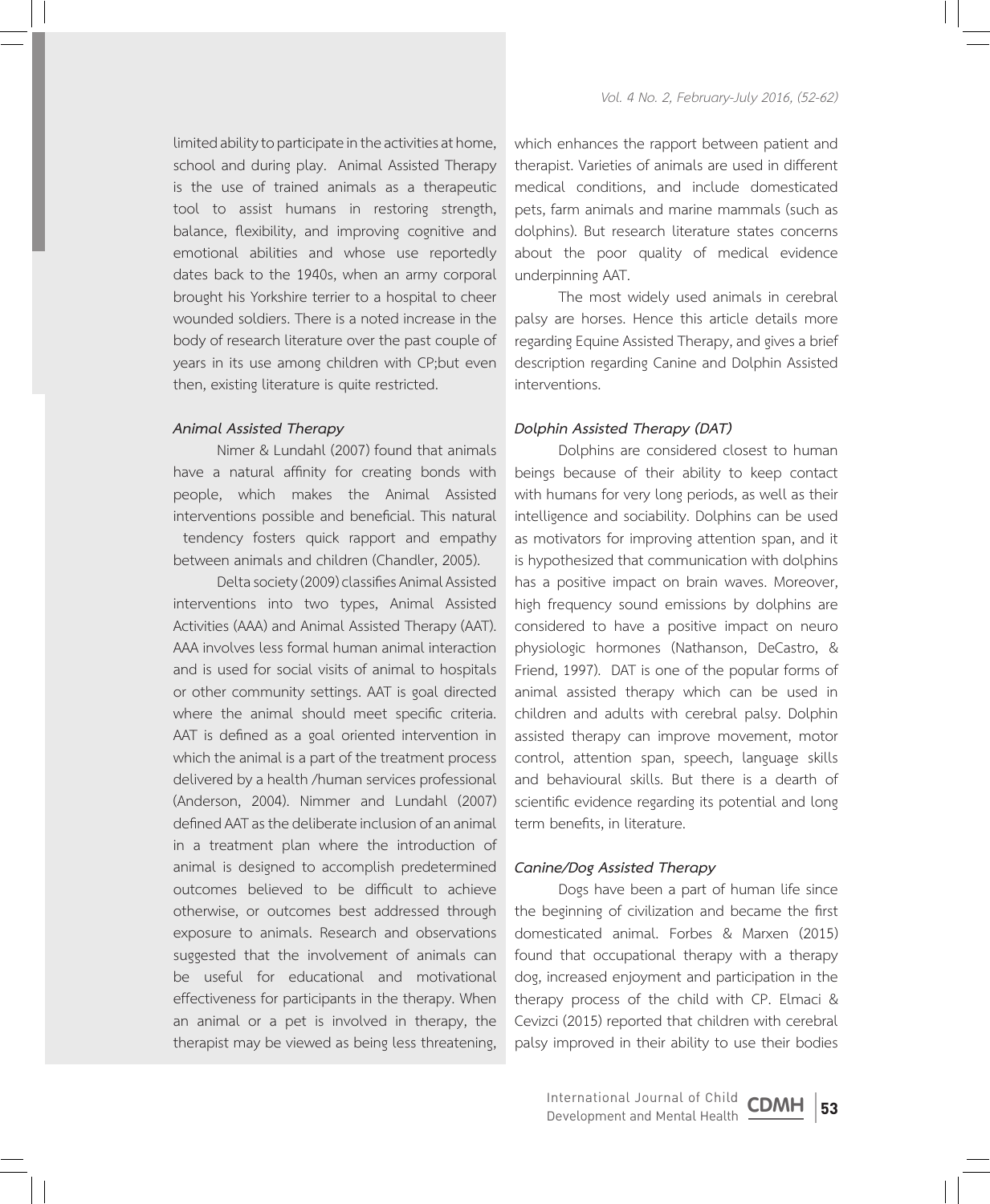according to their capabilities. The curative effects of Dog Assisted Therapy comprise psychological, emotional, play and physical stimulation. The Researcher has used a therapy dog for improving the use of the right side of the body,in a child with right hemiparesis.The child's muscle tone was increased, as he has difficulty using the right side, his awareness of the right side was low,and he used his left side to accomplish all activities. The goal of the child was to give yogurt to his dog. It was reported that the cold yogurt, the warm tongue of the dog and the vibration triggered by licking, decreased muscle tone and increased the awareness of its extremity. But the result found was temporary, and he also concluded that Dog Assisted Therapy also improved balance in children with CP. There is extreme scarcity of scientific evidence in literature and the above mentioned studies are purely anecdotal.

### *Equine Assisted Therapy*

Some records say that Greeks used horses to improve movement since 460 BC. Horse assisted therapy is being widely used in a variety of medical and psychiatric conditions. Previous studies have widely used Equine Assisted Therapy in children with cerebral palsy and have documented its effectiveness.

#### *Types of Equine Assisted Therapy*

Two types are widely used, Hippo Therapy and Therapeutic Horseback Riding (THR). In Hippo therapy, a physical or occupational therapist controls the horse to influence the child's posture, balance, co-ordination, strength and sensory motor systems, while the child interacts with the horse and responds to the movement of the horse.

THR is led by a trained riding instructor with the child actively controlling the horse as a form of exercise or to improve co-ordination, balance, and posture and to encourage development of sensory and perceptual motor skills. But the thera-

peutic goals are the same- the warmth and shape of the horse and the rhythmic three dimensional movement of THR are believed to improve the flexibility, posture, balance and mobility of the rider.

#### *Goals/ Benefits of Equine Assisted Therapy*

1. Improves gross motor development, specifically walking, jumping, and running.

2. Benefits physical characteristics, strength, muscle symmetry, balance, posture, arm and leg coordination, trunk stabilization, flexibility, grasp/ release patterns.

3. Develops social and communication skills.

4. Mobilizes the pelvis, lumbar spine, and hip joints.

5. Normalizes muscle tone.

6. Develops equilibrium reactions of the trunk.

7. Facilitates relationship building.

8. Provides an experience of physical affection.

9. Enhances self-esteem.

#### *Contra indications for Equine Assisted Therapy*

- 1. Children under 2 years of age
- 2. Seizure disorder
- 3. Scoliosis
- 4. Dislocated hip
- 5. Allergy

#### *Mechanism of Hippo Therapy*

HippoTherapy can be effective when dynamic three dimensional movement of the horse is transferred to a patient, which produces a combination of sensory, motor and neurological input and can improve muscle tone, range of motion, strength, coordination, posture, balance, gait, gross motor skills, and walking abilities. It has profound cognitive, social, and emotional behavioural benefits also. Hippo Therapy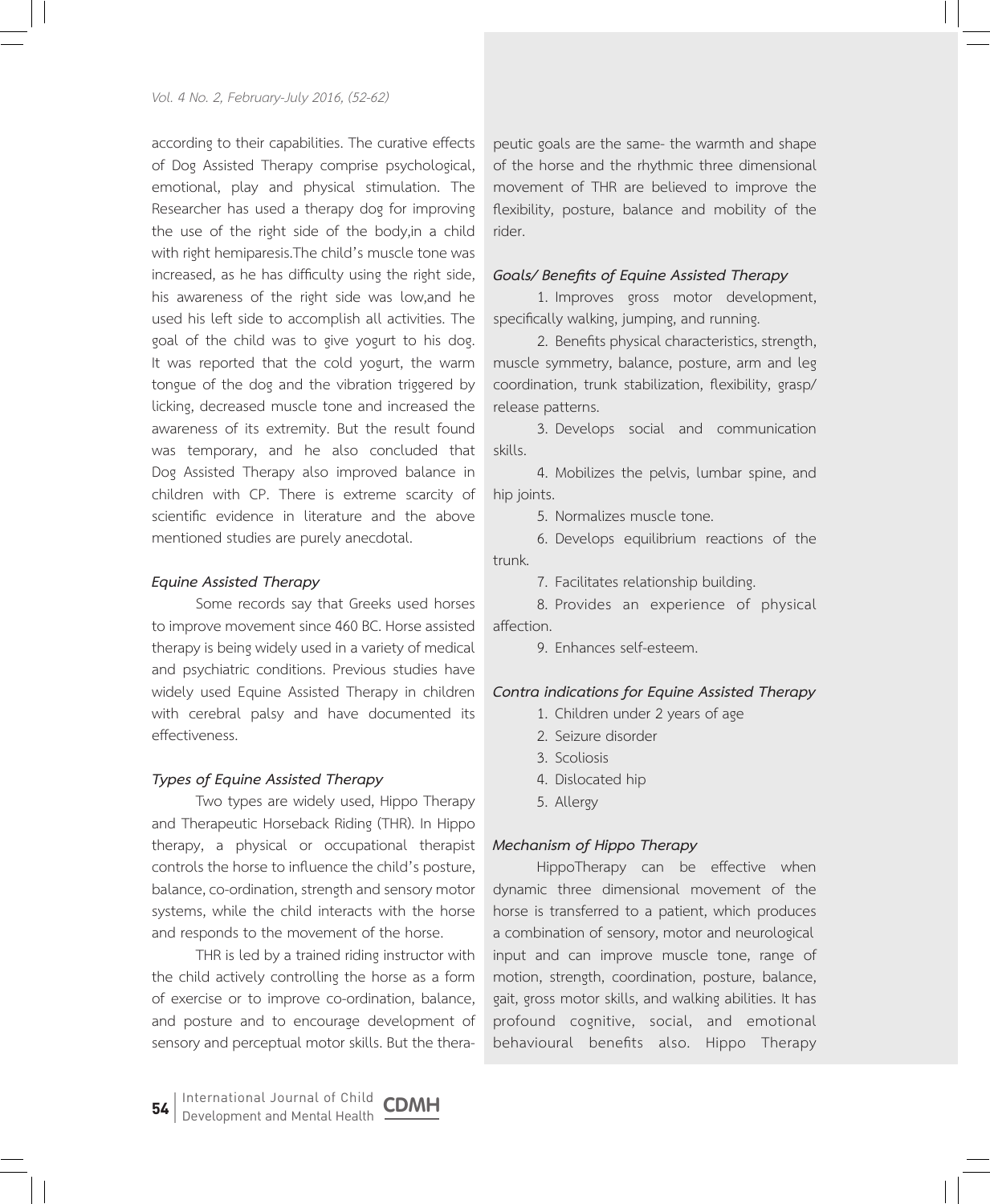improves the functioning of neural muscles, and while riding, due to movement of the horses, riders experience 500-1000 bodily movements in 10 minutes. Movement generated by horses walking, allows riders to experience 3 dimensional motions, forward/backward, left/right, upward/downward. It was reported that the movement of horses, transmitted to the riders, is similar to the pattern of movement which occurs in the pelvis of walking humans, and generates the same feelings of motion effects, as though the riders were walking themselves. The rhythmic and repeated movement of horses, through horseback riding, provides the riders with sensory input, which stimulates the superior motor nerve along upward neurotabes (Debuse, Chandler, & Gibb, 2005 & Herrero, Asensio, Garcia, Marco, Olivan, & Ibarz, 2010) and activates the neural circuit of voluntary movement. Children with CP use extensor muscles excessively in order to maintain their sitting posture, mobilize muscles abnormally, and use antagonistic muscles excessively. (Brogren, Hadders, & Forseberrg, 1998; Liao, Yang, Hsu, Chan, & Wei, 2003) . The proper posture during horseback riding is to maintain 90 hip joint and 90 knee joint, and such posture induces a decrease in the muscle tone and spasticity of the riders. The posture of the child during horseback riding naturally alleviates tension and enables functional movement. While doing therapeutic riding, children with CP recover an appropriate posture, and maintaining an appropriate posture plays an important role in reducing spasticity. (Meregillano, 2004). Horse riding requires contraction and relaxation of all muscles inside the thigh. In the case of riding on horses without stirrups, gravity helps to relax calf muscles. In the case of stirrups, gravity helps to relax heel tendons. Such a balancing exercise of muscles reduces one leg movement, and the balanced use of two legs prevents the riding posture from leaning in one direction. Achieving correct posture and

remembering correct bodily movement is considered to be an effect of horseback riding. Even when a horse turns in one direction, the rider's body automatically compensates by leaning in the opposite direction. So the child automatically learns to accommodate to the horse's particular gait pattern. (Jung, Jung, & Cho, 2011).

While horse riding, as each forelimb and hind limb of the horse hit the ground, there is a shifting of the riders' trunk in between impacts. The constant motion of the trunk would seemingly affect the riders vestibular, proprioceptive, and neuromuscular systems stimulating equilibrium responses, and allowing enhancement of preparatory and anticipatory trunk muscle activity for proximal stability

### *Criteria for animals to be used in AAT*

Animals should have the right temperament, be friendly, affectionate, and sociable with all ages and ethnicities, as well as any gender. (Chandler, 2005).If dogs, they should be able to tolerate high levels of noise and activity, be relatively calm, obedient, easy to control, and should be comfortable travelling in a car and visiting unfamiliar places, and also tolerant under stress. Humans' basic psychological needs of being loved, respected, cared for, useful, needed, accepted and trusted, can be fulfilled by animals. They play the roles of companion, friend, servant, dependent, admirer, confidante, scape goat, mirror, trustee and defender (Urichuk & Anderson, 2003).

#### *Potential Barriers of Animal Assisted Therapy*

- 1. Lack of time
- 2. Financial constraints
- 3. Transportation issues
- 4. Need of properly trained animals
- 5. Lack of Familiarity with AAT and its wide scope of practice
- 6. Cultural differences
- 7. Sanitation concerns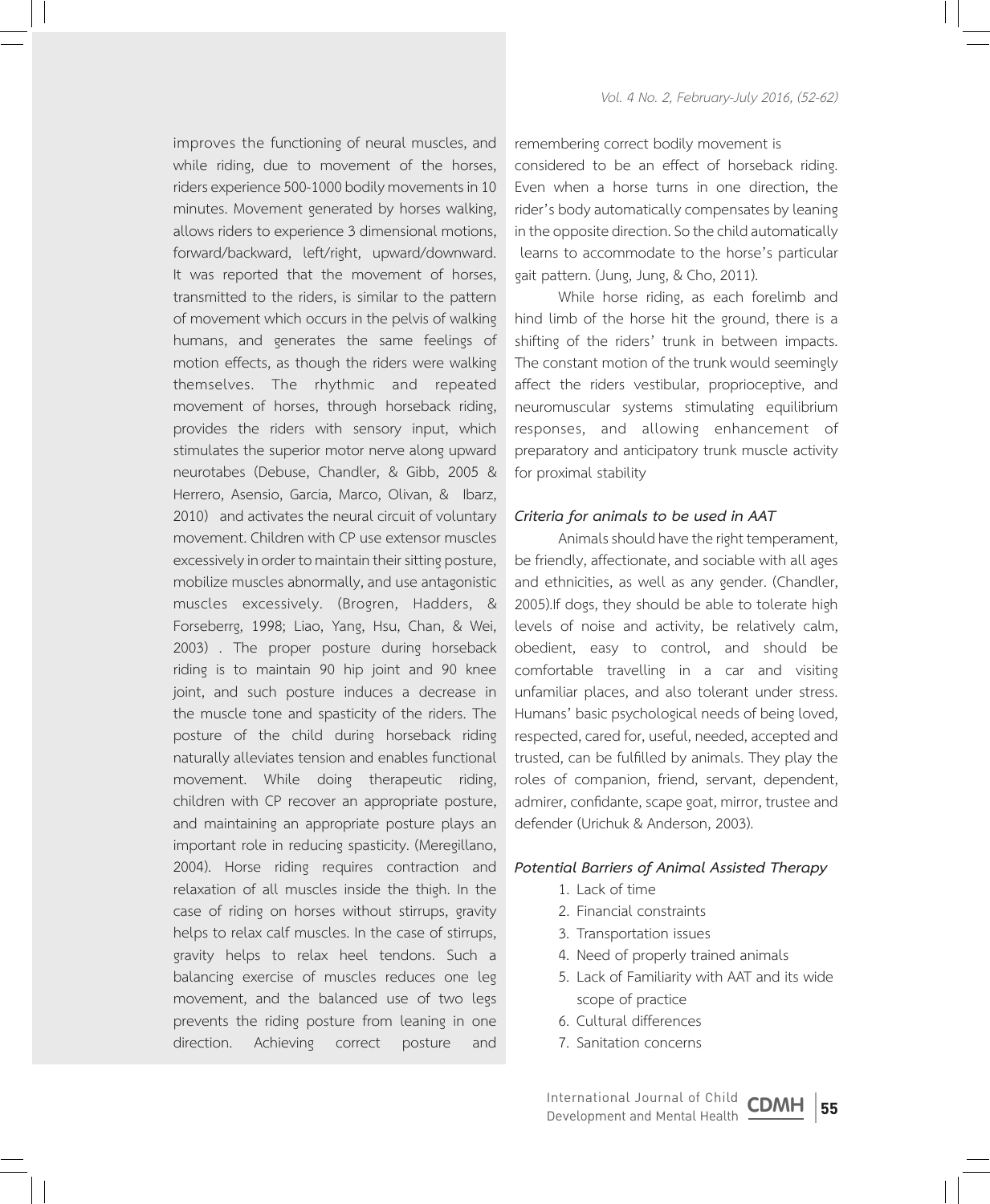Animals can be carriers of zoonosis, diseases and infections and transmit them to humans. Research conducted concluded that the rate of infections from animals to humans is minimal, if adequate safety measures are taken, e.g.using barrier methods, hand washing, meticulous grooming and health care of canines, therapy dogs trained not to lick or scratch to avoid infecting, and proper vaccinations, will prevent various zoonotic diseases.

8. Allergic issues

### *Positions used in Equine Assisted Therapy*

In Hippo Therapy the horse is used as a treatment modality, similar to the therapeutic balls and bolsters typically used in paediatric physical therapy clinics. The therapist places the child in various positions on the horse -supine, prone, prone backwards, sitting backwards, or sitting sideways, to facilitate desired postural reactions and motor responses.

The prone position is being prone over the horse's barrel, prone propped on both elbows with weight bearing equally on shoulder joints and across the shoulder girdle.The prone propped position is a functional skill and there are very few published studies measuring its effect on improving gross motor function in children with hypotonic CP. Prone and sitting positions on a horse's back, can activate axial extension of the back and facilitate head control to improve gross motor function in children with spastic CP.Yet the effects of the two positions utilized in hypotonic CP are still unclear due to limited evidence of its effectiveness. Hsieh, Zhan, Wu, Yang, Lee, & Luo (2008) studies conducted to compare the effects of different positions used in Hippo therapy are limited. Hsieh et al (2008) in his study reported that the prone propped position showed marked improvement, more than the sitting backward position.

# *Frequency and duration of Hippo Therapy sessions*

The number of Hippo Therapy sessions varied widely from session to session, throughout a year. But in the majority of the studies retrieved, sessions ranged from 8 weeks to 12 weeks, of 15 minutes to one hour duration, once or twice a week. A systematic review and meta-analysis of RCT and observational studies on Therapeutic Horse Back riding and Hippo Therapy by Tseng, Cheng, & Tam (2013), points out the lack of difference in the effect of long term Hippo Therapy with a total riding time of 8 to 22 hours, compared to short term Hippo Therapy with a total riding time of 8-10 minutes. McGee & Reese (2009) reported that there are no significant differences immediately after one session of therapy on spatio temporal parameters of gait. There is a dearth of scientific literature to be able to conclude the desirable frequency and duration of a session.

# *Effectiveness of Equine Assisted Therapy on various parameters*

Health professionals are not really convinced about the usefulness of this kind of therapy and the evidenced based practice in this area is extremely minimal. Hence we felt it would be beneficial to discuss various research conducted on Animal Assisted Therapy in children with cerebral palsy (CP) and the issues and challenges associated with it.

# *Hippo Therapy on modulation of back geometry*

El-Meniawy & Thabet,(2012) reported that Hippo Therapy employs locomotion impulses that are eliminated from the back of a horse while the horse is walking.These impulses stimulate the rider's postural reflex mechanism. It affects multiple systems, such as sensory, musculoskeletal, limbic, vestibular, and ocular systems simultaneously,leading to different therapeutic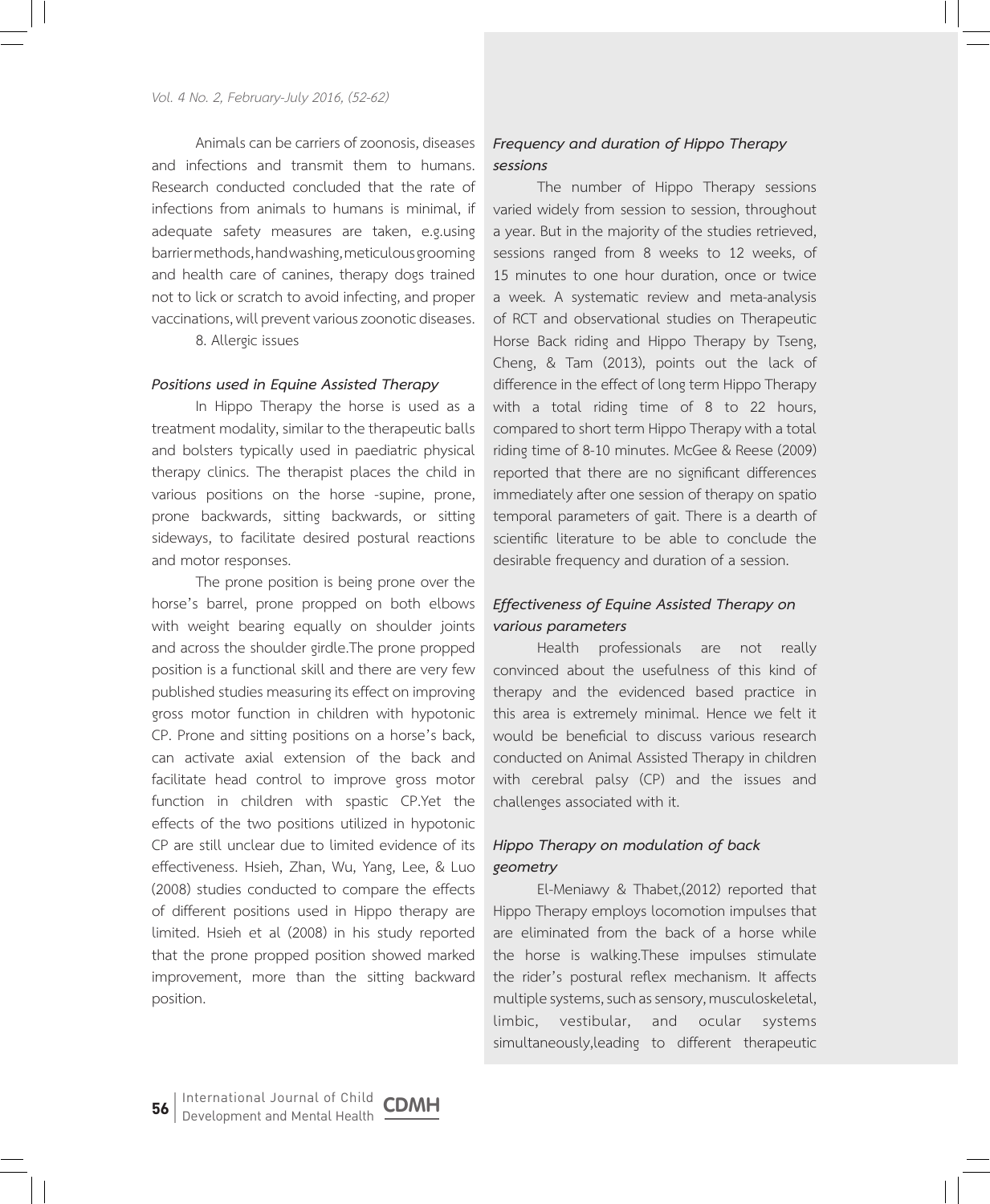effects. He has investigated the effect of Hippo therapy training on modulation of back geometry in children with spastic diplegic cerebral palsy. These children suffer from abnormal back geometry, poor postural reflexes, and poor alignment of the trunk, so the quality of sitting and standing postures are affected and reflected in their lives and Activities of Daily Living. Hippo Therapy showed a significant reduction in measured variables, lateral deviation, trunk imbalance, pelvic tilt, and surface rotation of vertebra.

### *Effect of AAT on Gross Motor Function*

Streba, Rogers, France, & Vokes (2002) reported that recreational horseback riding improves the gross motor function in children with spastic diplegia, spastic quadriplegia, and spastic hemiplegia types of CP. One hour of therapy per week for 18 weeks showed improvements in gross motor functions of walking, running and jumping which increased 8.7% after 12 weeks, and 8.55% after 13 weeks. This improvement in gross motor function is also supported by study results of McGibbon (2009).

This result is replicated in the study conducted by Park, Rha, Shin, Kim, & Jung (2014),where they have used 45 minutes of Hippo Therapy, twice a week for 8 weeks for children with spastic cerebral palsy.The results of the study demonstrated the beneficial effect of Hippo Therapy on gross motor function and functional performance in children with CP. Hsieh et al (2008) investigated the therapeutic effects of Hippo Therapy using specific positions and its longitudinal improvement in a child with hypotonic quadriplegic CP. She received 15 minutes intervention twice a week for one year where two treatment positions are used, sitting backward for the first 3 months and then prone propped positons for the next 9 months. The improvement was limited after initial 3 month Hippo Therapy with sitting backward, and marked improvement

was noted after replacing the sitting backward programme with the prone propped position. The study concluded that HippoTherapy enhances gross motor performance and functional ability in hypotonic CP with appropriate treatment positions. Davis, Davies, Wolfe, Raadsveld, Heine, & Thomason (2009) reported contradictory results where he documented that there is no significant difference in gross motor function after the therapy.

# *Effect of HippoTherapy on postural control, balance and ADL*

A meta-analysis by Zadnikar & Kastrin (2011) on the effects of Hippo Therapy and Therapeutic Horseback Riding on postural control and balance of children with cerebral palsy reviewed and analysed eight different studies. Result showed statistically significant improvement in postural control and balance. But the generalization is restricted due to small sample size. The studies also had some limitations.Children differed in type and severity of CP, such as mild or moderate diplegia, tetraplegia and hemiplegia, while the comparison group was composed of children with CP and non-disabled, activities were different in different studies, and used different methods, instruments and duration.

Bertoti (1988) studied the effect of Hippo Therapy on postural changes in eleven, two to nine year old children with spastic diplegia and quadriplegia. One hour, twice a week for 10 weeks intervention was given, and the findings showed significant improvement in posture. Silkwood Sherer, Killian, Long, & Martin (2012) documented consistent findings where Hippo Therapy showed improvement in balance and increased performance of Activities of Daily Living.

# *Horseback riding effects on muscle tone and range of motion*

Baik, Byeun, and Baek (2014) reported

**57** International Journal of Child **CDMH**<br>Development and Mental Health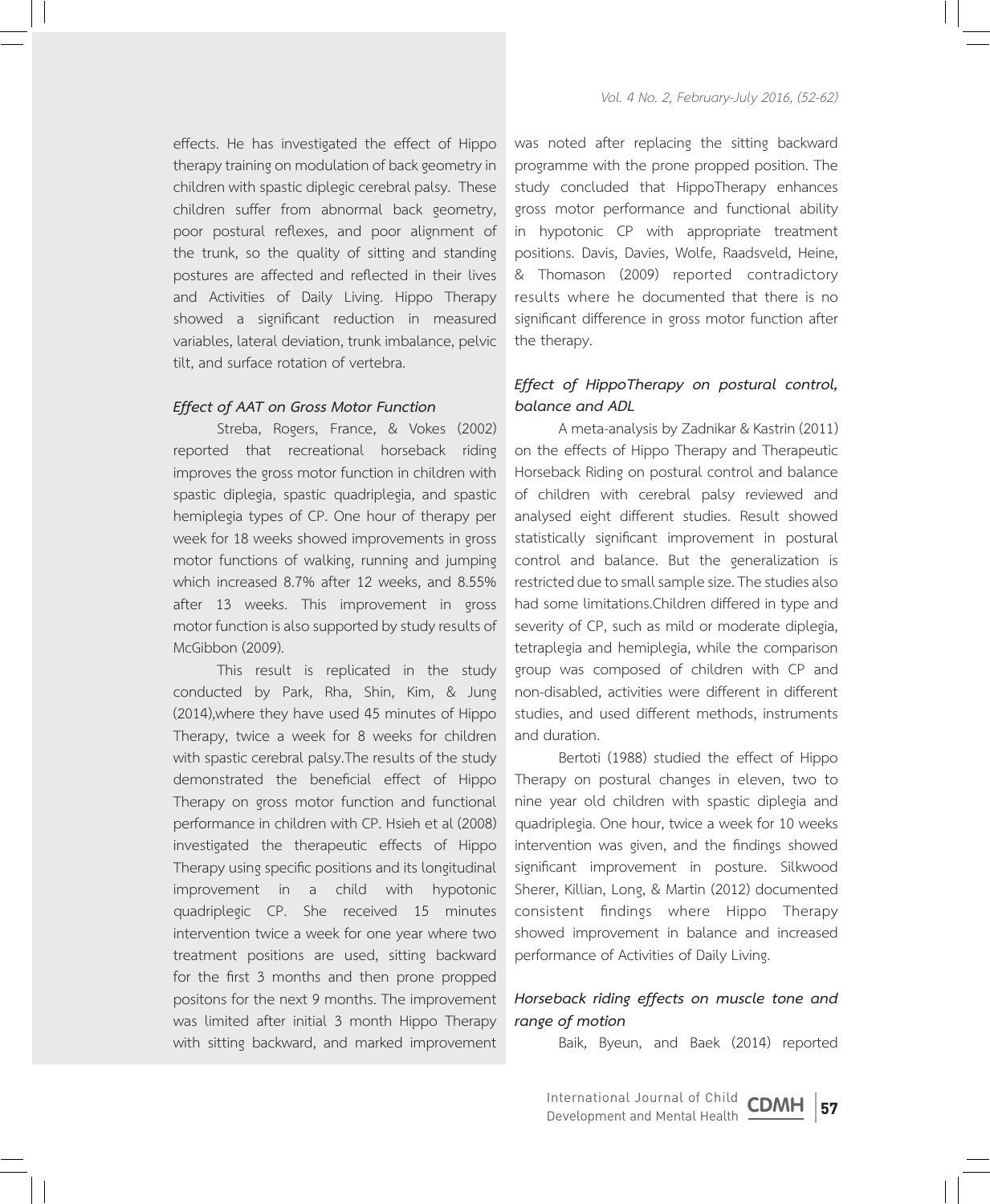that participation in Therapeutic Horseback riding improves knee muscle tone of children with spastic cerebral palsy. Participation also improved hip joint motion range for the knees of children with CP. Lee, Kim, & Lee (2011) applied 8 weeks of therapeutic horse back riding for children with spastic diplegia and concluded that spasticity of elbow joint bending and knee joint bending decreased significantly.

Kulkarni, McGuigan, Narula, & Sepalak (2001) also reported consistent findings. Horseback riding significantly improved the right side hip joint and the articular range of motion of the knee and ankle, and the pelvic movement during walking was close to normal. Shurtleff et al (2009) reported similar findings that horseback riding increased the articular range of motion in children with spastic cerebral palsy.

### *Hippo Therapy effects on gait parameters*

Kwon, Chan, Lee, Ha, Lee, & Kim (2011) evaluated the effects of Hippo Therapy on tempero spatial parameters, and pelvis and hip kinematics of gait in children with bilateral spastic cerebral palsy. Hippo Therapy was given for 30 minutes, twice weekly for 8 consecutive weeks. The study documented that Hippo Therapy significantly improved walking speed, stride length, and pelvic kinematics, (average pelvic anterior tilt at initial contact, pelvic anterior tilt at terminal stance). McGee & Reese (2009) reported a contradictory study where they studied the immediate effect of Hippo Therapy on spatio temporal parameters of gait, in spastic quadriplegia and hemiplegia, and documented that there is no significant difference immediately after one session of therapy, on spatio temporal parameters of gait.

# *Hippo Therapy effects on muscle symmetry, trunk/head stability and functional reach*

Benda, McGibbon, & Grant (2003); McGibbon, Benda, Duncan, & SilkwoodSherer (2009) reported improvement in muscle symmetry with Hippo-Therapy. Shurtleff, Standeven, & Engsberg (2009) reported results of a study which investigated the effect of HippoTherapy on trunk/head stability, and upper extremity reaching/targeting in children with spastic diplegic cerebral palsy, after 12 weeks of intervention. Results revealed significant improvement in trunk/head stability and upper extremity reaching/targeting. These skills formed a foundation for many functional skills that also enhanced occupational performance and participation

#### *HippoTherapy simulators in children with CP*

Hippo Therapy simulators are available for purchase,imitate the movement of a horse,and increase a patient's accessibility.However there isa scarcity of research evidence in this area. Only three papers have been identified, after a comprehensive research review (Herrero, Asensio, Garcia , Marco, Olivan, & Ibarz, 2010).

Herrero, Trullen, Asensio, Garcia, Casas, Monserrt, & Anand (2012) investigated the therapeutic effects of a Hippo Therapy simulator in children with cerebral palsy. Sitting balance improved significantly after the intervention, while the effect was seen more in the severely disabled. However, the improvements were not maintained over the follow up period, but this did not lead to a change in the overall function of these children

Quint & Toomey (1998) reported that treatment on a Hippo Therapy simulator can lead to improvement in static posture; however, they also noted similar improvements when patients used a static saddle. Kuczynski & Slonka (1999) demonstrated that there is an increase in the sagittal plane stability following 3 months of treatment using a Hippo Therapy simulator. There is a lack of research to prove the clinical effects of Hippo Therapy simulators and rigorous studies with large samples are needed to prove its benefits.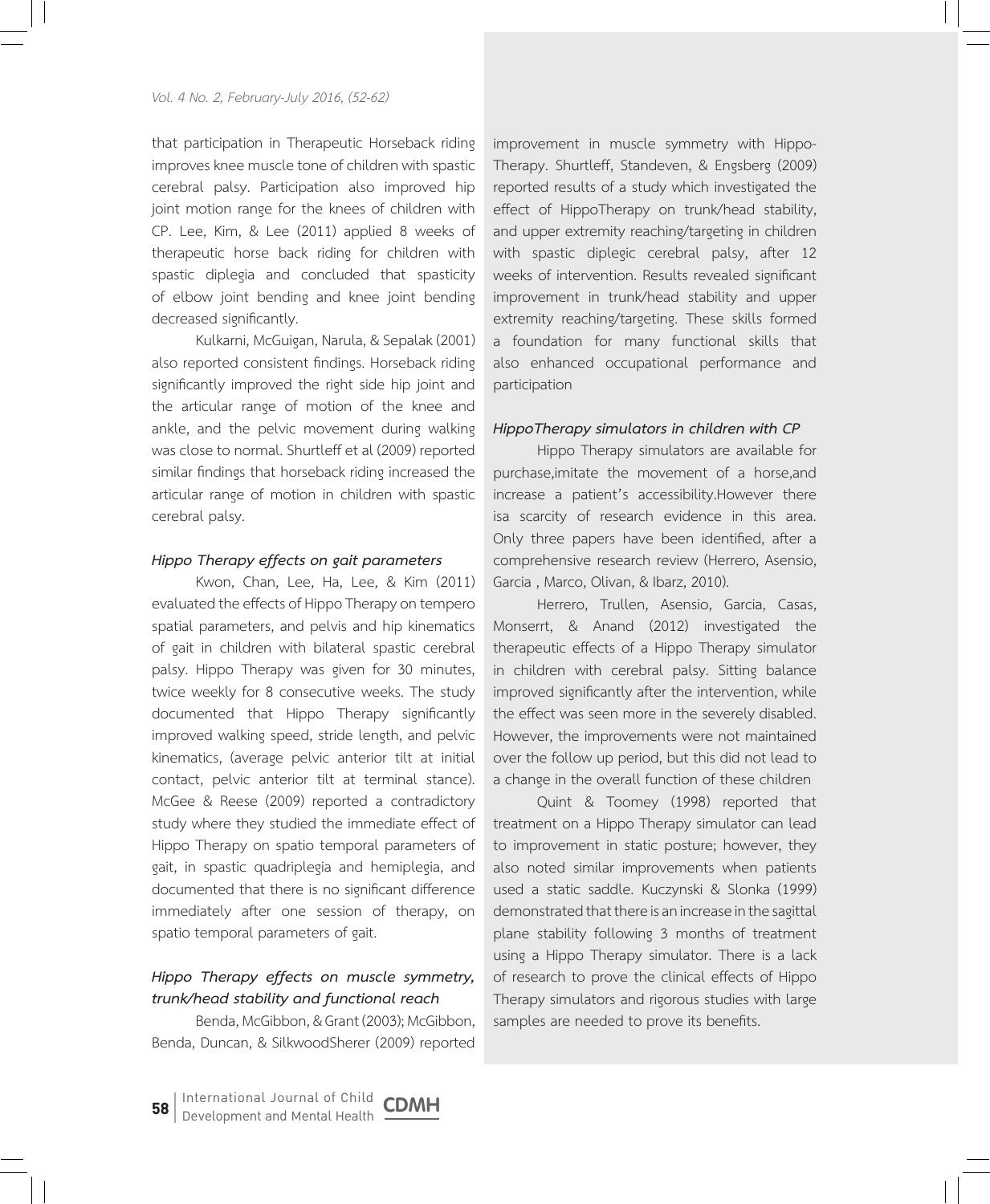### *AAT effects on psychological variables*

Lubbe & Scholtz (2013) have done a case study using a therapy dog with a child, and findings suggested that AAT facilitated relationship building, enabled communication, provided an experience of physical affection, improved socialization skills, and enhanced self-esteem. Research evidence shows that the presence of an animal tends to reduce stress (Jalango, Astorino, & Bomboy, 2004). Physiological measures such as reduction in heart rate, lowering of BP and other signs of anxiety, show that it moderates stress (Katcher, Friedmann, Beck, & Lynch, 1983). In one study of peer interaction, a child without disabilities was 10 times more likely to interact with a peer who had disabilities, if the child wasaccompanied by a dog (Katcher, 1983). It plays a social lubricant function as described by Boris Levinson (1971), a child psychotherapist and the father of pet therapy. Studies have observed that horseback riding: motivates the children as it is interesting to them, is expected to provide a synergistic effect to functional improvement of the children, reduces resistance to treatment, and encourages enthusiastic participation.

### **Conclusion**

Original research conducted among children with cerebral palsy indicated improvement in motor areas such as Gross Motor Functioning, re-establishing muscle symmetry, improving trunk stability, postural control, balance, gait, range of motion, functional skills, ADL, strength, co-ordination, and muscle tone. It also revealed significant improvements in psychological variables such as cognition, attention, concentration, memory, self-esteem, emotional well-being and social interaction, but we observed a scarcity of literature in the paediatric population and most of the articles are anecdotal in nature. Nevertheless, in the United States and Northern Europe, this kind of therapy has begun to be implemented in a regulated and systematic way to deliver concrete results. However, Animal Assisted Therapy demands empirical scientific evidence from studies conducted more systematically in its methods, duration and other criteria.

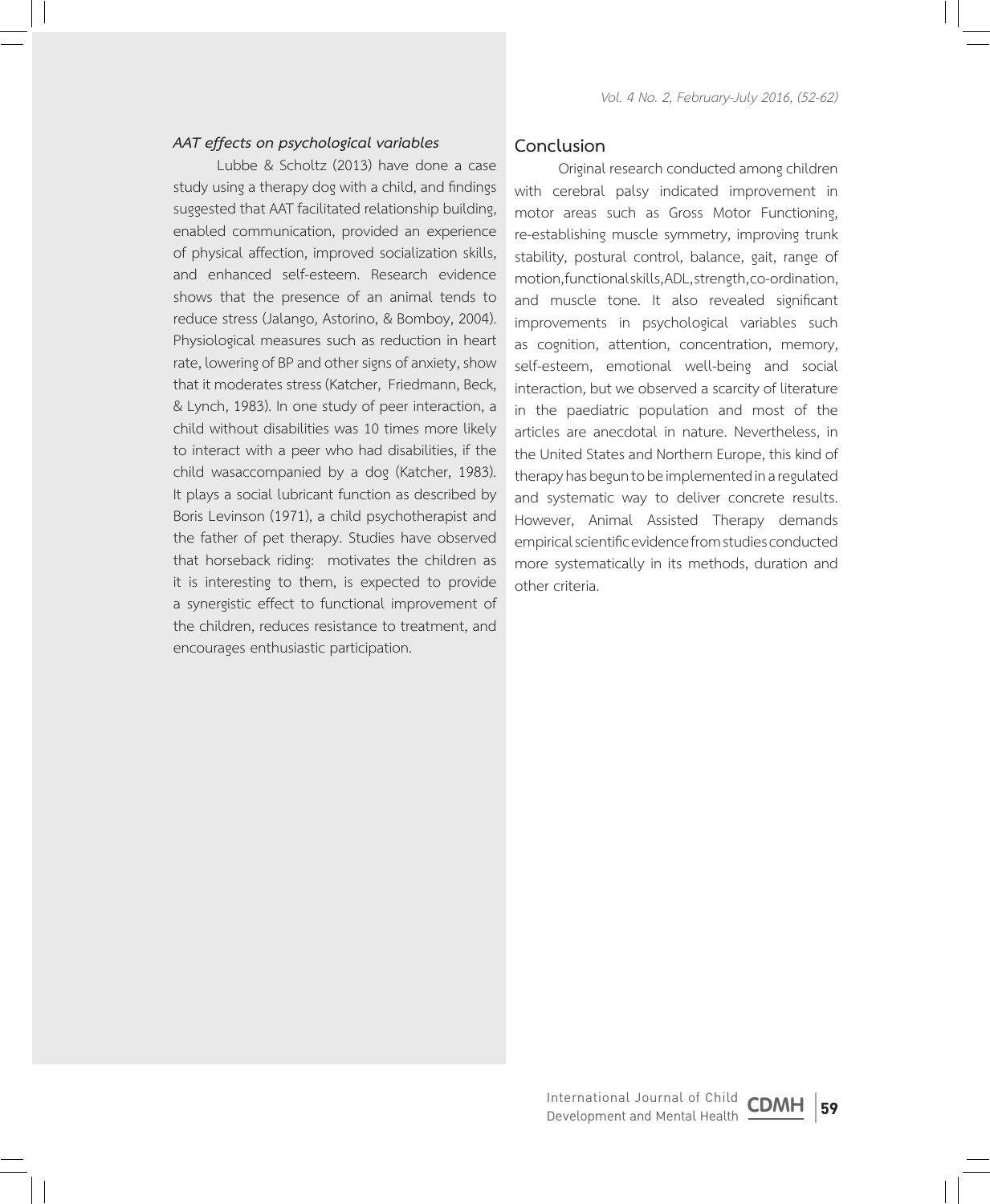*Vol. 4 No. 2, February-July 2016, (52-62)*

## **References**

Anderson, D. C. (2004). The human companion animal bond. *The reference Librarian, 41,* 7-23.

- Benda, W., McGibbon, N., &Grant, K. (2003). Improvements in muscle symmetry in children with cerebral palsy after equine assisted therapy. *J Alterncomplement med, 996,* 817-825.
- Baik, K., Byeun, J. K., & Baek, J. K. (2014). The effects of horseback riding participation on the muscle tone and range of motion for children with spastic cerebral palsy, *Journal of exercise rehabilitation, 10*(5), 265-270.
- Bertoti, D. B. (1988). Effect of therapeutic horseback riding on posture in children with cerebral palsy. *Phys Ther, 68,*1505-1512.
- Brett, M. E. (1997). *Paediatric Neurology,* Churchill livingstone, 3rdedn, 290.
- Brogren, E., Hadders, M., & Forseberrg, H. (1998). Postural control in sitting children with cerebral palsy. *NeurosciBiobeha Rev, 22,* 591-596.
- Brodie, S. J., & Biley, F. C. (1999). An exploration of the potential benefits of pet facilitated therapy. *Journal of clinical nursing, 8,* 329-337.
- Chandler, C. K. (2005). Animal Assisted therapy in counselling. New York,NY: Routledge/Falmer.
- Davis, E., Davies, B., Wolfe, R., Raadsveld, R., Heine, B., Thomason, P., et al. (2009). A randomized controlled trial of the impact of therapeutic horse riding on the quality of life, health and function of children with cerebral palsy. *Developmental Medicine and Child Neurology, 51,* 111-119.
- Debuse, D., Chandler, C., & Gibb, C. (2005). An exploration of German and British physiotherapists views on the effects of hippo therapy and their measurement, *Physiother Theory pract, 21,* 219-242.
- Delta Society. (2009).What is animal assisted activities/Therapy? Retrieved from www. Delta society.org/Animal assisted activities therapy.
- Elmaci, T. D., & Cevizci, S. (2015). Dog Assisted Therapies and Activities in Rehabilitation of children with Cerebral Palsy and physical and mental disabilities. *Int.J. Enviorn. Res. Public Health, 12*(5), 5046-5060. doi:10.3390/ijerph120505046
- Forbes, E. H., & Marxen, K. (2015). Animal Asssisted Therapy: A Dog's influence on occupational therapyoutcomes of a child with cerebral palsy. Available online at http://soundideas. pugetsound.edu/ms\_occ\_therrapy/97/
- Herrero, P., Asensio, Á., García, E., Marco, Á., Oliván, B., Ibarz, A., et al (2010). Study of the therapeutic effects of an advanced hippotherapy simulator in children with cerebral palsy: a randomised controlled trial. BMC *Musculoskeletal Disorders, 11*(1). doi:10.1186/1471-2474-11-71
- Herrero, P., Trullen, E. M., Asensio, A., Garcia, E., Casas, R.., Monserrt, E., & Anand, P. (2012). Study of the therapeutic effects of a hippotherapy simulator in children with cerebral palsy: a stratified single blind randomized controlled trial. *Clinicalrehabilitation, 26*(12), 1105- 1113.doi:10.1177?0269215512444633.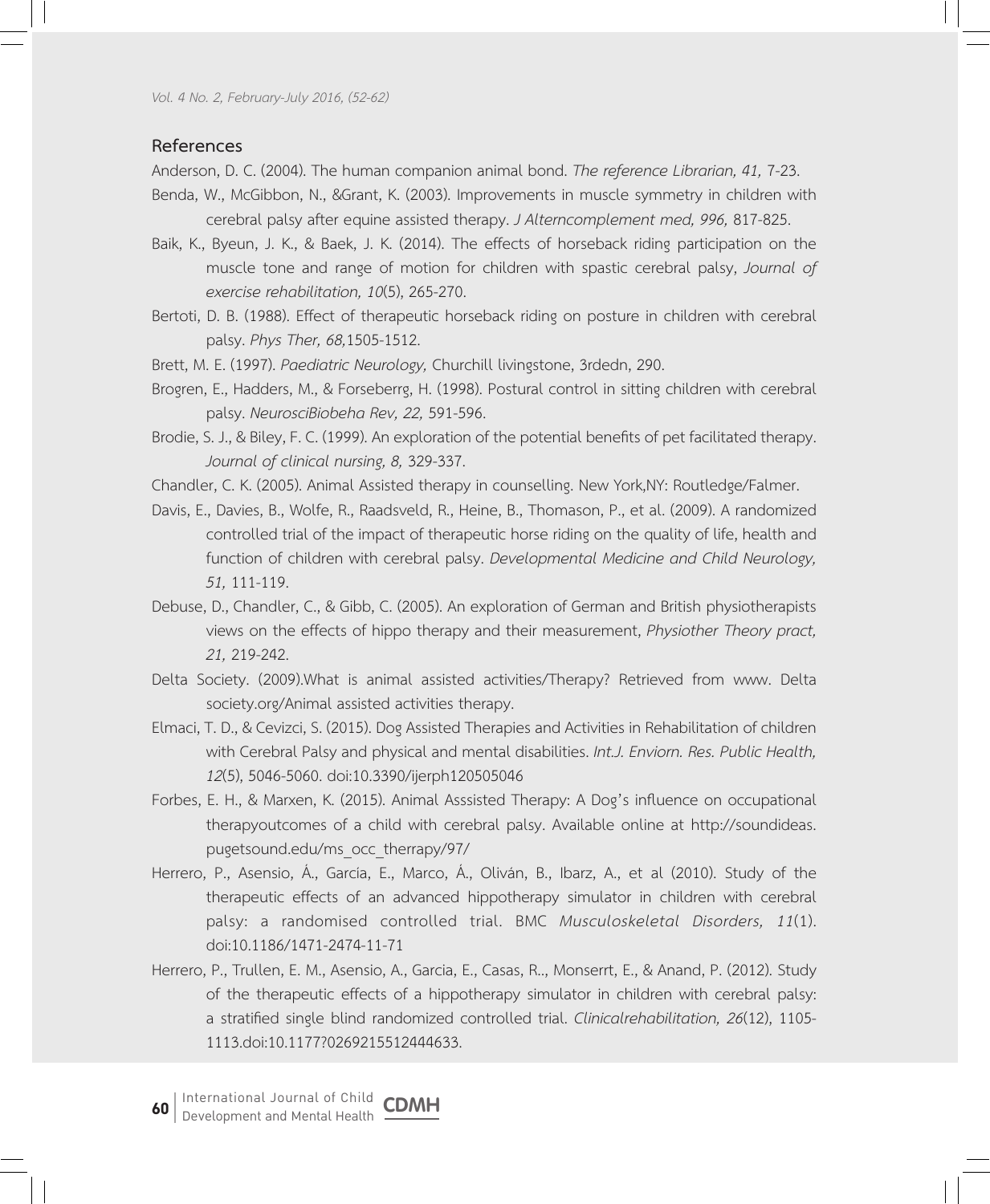- Hsieh, L. Y., Zhan, Y. S., Wu, K. S., Yang, C. C., Lee, C. Y., & Luo, J. H. (2008) Hippo therapy on gross motor function in a child hypotonic quadriplegic cerebral palsy: A one year follow up. *TwJ Phys Med Rehabil, 36*(3), 177-185.
- Jalongo, M., Astorino, T., & Bomboy, N. (2004). Canine visitors: The influence of therapy dogs on young children's learning and well-being in classrooms and hospitals. *Early Childhood Education Journal,* 9-17.
- Jung, S., Jung, T., & Cho H. (2011).The effects of horseback riding on equilibrium and spinal posture of children with cerebral palsy. *J Adapted Phys ed and exercise, 19,* 79-90.
- Katcher, A. H., Friedmann, E., Beck, A. M., & Lynch, J. J. (1983). Looking, talking and blood pressure: The physiological consequences of interaction with the living environment. In: A. H. Katcher, & A. M. Beck (Eds.), *New Perspectives on Our Lives with Companion Animals, Philadelphia,* PA: University of Pennsylvania Press, 351-359.
- Kwon, J., Chang, H. J., Lee, J. Y., Ha, Y., Lee, P. K., & Kim, Y. (2011). Effects of Hippotherapy on Gait Parameters in Children With Bilateral Spastic Cerebral Palsy. *Archives of Physical Medicine and Rehabilitation, 92*(5), 774-779. doi:10.1016/j.apmr.2010.11.031
- Kulkarni, L. S., McGuigan, A., Narula, N., & Sepalak, K. (2001). Kinematic gait analysis of an individual with cerebral palsy before and after hippotherapy. *Phys ther, 81,* 40.
- Kuczyński, M., & Słonka, K. (1999). Influence of artificial saddle riding on postural stability in children with cerebral palsy. *Gait & Posture, 10*(2), 154-160. doi:10.1016/s0966- 6362(99)00028-4
- Lee, J., Kim, J., & Lee, S. (2011). The effects of hippo therapy on spasticity and muscular activity of children with cerebral palsy. *J Korean Sococuup Ther, 19,* 117-124.
- Levinson, B. (1971). Household pets in training schools serving delinquent children. *Psychological Reports, 28,* 475-48.
- Liano, S. F., Yang, T. F., Hsu, T. C., Chan, R. C., & Wei, T. S. (2003). Differences in seated postural control in children with spastic cerebral palsy and children who are typically developing, *Am J Phys med Rehabilil, 82*, 622-626.
- Lubbe, C., & Scholtz , S. (2013). The application of animal assisted therapy in the south African context: a case study. *South African journal of psychology, 43*(1), 116-129. doi :10.1177/0081246312474405.
- Mcgee, M. C., & Reese, N. B. (2009). Immediate effects of hippo therapy session on gait parameters in children with spastic cerebral palsy. *Pediatr Phys Ther, 21,* 212-218.
- McGibbon, N. H., Benda, W., Duncan, B. R., & Silkwood-Sherer, D. (2009). Immediate and Long-Term Effects of Hippotherapy on Symmetry of Adductor Muscle Activity and Functional Ability in Children With Spastic Cerebral Palsy. *Archives of Physical Medicine and Rehabilitation, 90*(6), 966-974. doi:10.1016/j.apmr.2009.01.011
- El-Meniawy, G. H., & Thabet, N. S. (2012). Modulation of back geometry in children with spastic diplegic cerebral palsy via hippotherapy training. E*gyptian Journal of Medical Human Genetics, 13*(1), 63-71. doi:10.1016/j.ejmhg.2011.10.004